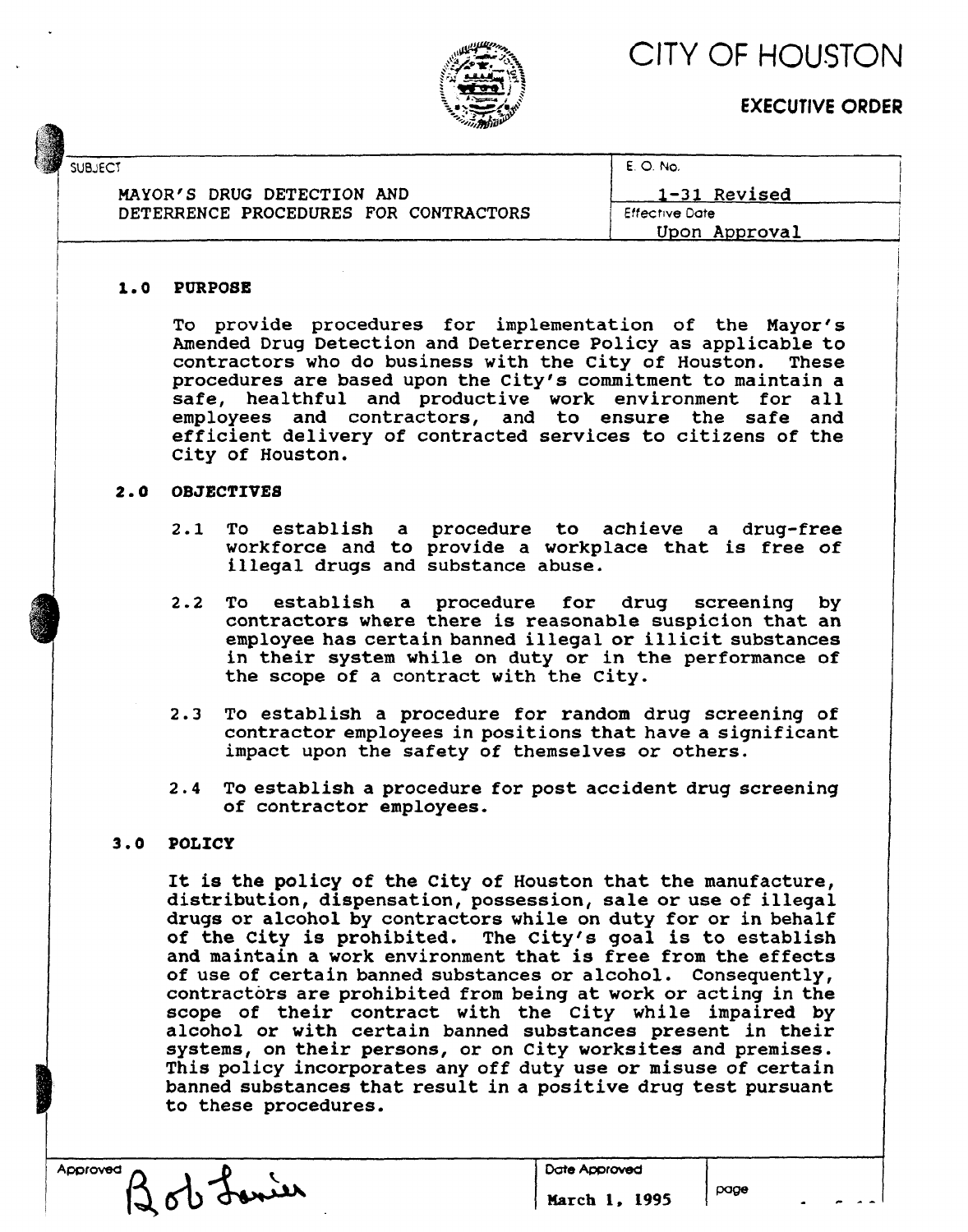#### **4** . **0 SCOPE**

This procedure applies to all city of Houston contracts for labor and/or services except the following:

- 4.1 Contracts authorized by Emergency Purchase Orders.
- 4.2 Contracts in which imposition of the requirements of this Executive Order would exclude all potential bidders or proposers or would eliminate meaningful competition for the contract.
- 4.3 Contracts with companies that have fewer than fifteen employees during any 20-week period during a calendar year and no safety impact positions.
- 4.4 Contracts with non-profit organizations providing services at no cost or reduced cost to the public.
- 4.5 Contracts with federal, state, or local governmental entities.

#### **5**.**0 DEFINITIONS**

- 5.1 ACCIDENT means an unexpected or unintended event resulting in a time loss personal injury or significant property damage.
- 5.2 CONTRACT includes prime contracts and subcontracts.
- 5.3 CONTRACTOR means an individual or company that has contracted with the City of Houston to provide labor and/or services to the City of Houston. This term includes employees of the contractor and subcontractors providing labor and/or services, but excludes vendors or suppliers of materials or other goods.
- 5.4 CONTRACT COMPLIANCE OFFICER FOR DRUG TESTING (CCODT) means the individual in each City of Houston department designated to receive the required drug testing policies, agreements, certifications and reports from contractors.
- 5.5 CONTRACTOR CONTACT PERSON means the designated individual for the City to call regarding suspicion of drug use of an employee of a contractor.
- 5.6 CITY PREMISES means all City facilities, their surrounding grounds and parking lots, worksites and leased space.

| <b>SUBJECT</b> |                            | E. O. No.                           |  |
|----------------|----------------------------|-------------------------------------|--|
|                | MAYOR'S DRUG DETECTION AND | <u>1-31 Revised </u><br>page        |  |
|                | DETERRENCE PROCEDURES FOR  | <b>Effective Date</b>               |  |
|                | <b>CONTRACTORS</b>         | March 1, 1995<br><b>__ አቶ _ 1 በ</b> |  |



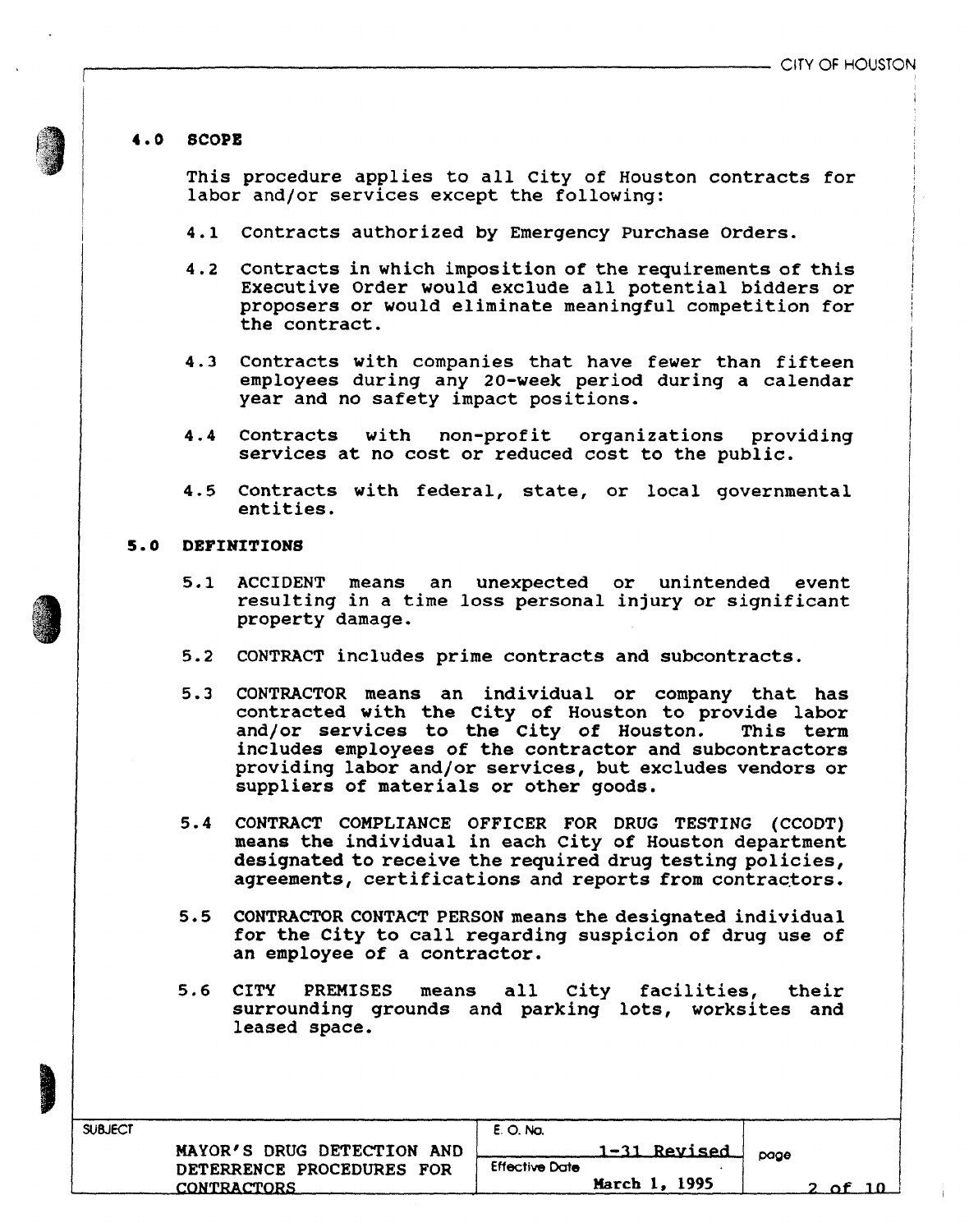- 5.7 COLLECTION SITE means a site where urine samples are collected from a contractor employee in compliance with federal Department of Health and Human Services (DHHS) collection guidelines.
- 5.8 DEPARTMENT DIRECTOR means all City of Houston Department Directors, the Division Director and Chief (s) of Staff of the Mayor's Office, and the City Controller. The Mayor Pro Tem is the Department Director for Council Members.
- 5.9 DIRECTOR OF PERSONNEL means the Department Director of the City of Houston's Personnel Department.
- 5.10 DRUG/BANNED SUBSTANCE means any chemical substance that is defined by any statute as a controlled substance or which may produce physical, mental, emotional, or behavioral change in the user. The specific substances which are banned for purposes of this policy are set forth in Section 8.0.
- 5.11 DRUG-FREE WORKPLACE means every site for the performance of work for or on behalf of the City of Houston at which City employees and contractors are prohibited from engaging in the unlawful manufacture, distribution, dispensation, possession, sale, or use of drugs/banned substances.
- 5.12 DRUG SCREENING/DRUG TESTING means a procedure to, at a minimum, screen and/or test urine samples for the purpose of detecting the presence of amphetamines, cocaine metabolites, opiate metabolites, phencyclidine, and marijuana metabolites.
- 5.13 LABORATORY means a federal Department of Health and Human Services (DHHS) certified laboratory authorized by the contractor to perform drug screening/testing.
- 5.14 MEDICAL REVIEW OFFICER (MRO) means a physician authorized by the contractor to review and interpret drug test results.
- 5.15 ON DUTY means that time period that constitutes a contractor's work day, or that time period when any affected employee has been recalled to work.
- 5.16 RANDOM means a selection process (for drug testing) based on a scientific, unbiased method, lacking a definite or predetermined pattern.
- 5.17 REASONABLE SUSPICION means an articulable belief based on specific facts and reasonable inferences drawn from those facts.

| <b>SUBJECT</b>             | E. O. No.             |         |
|----------------------------|-----------------------|---------|
| MAYOR'S DRUG DETECTION AND | 1-31 Revised          | page    |
| DETERRENCE PROCEDURES FOR  | <b>Effective Date</b> |         |
| <b>CONTRACTORS</b>         | March 1, 1995         | - of 10 |
|                            |                       |         |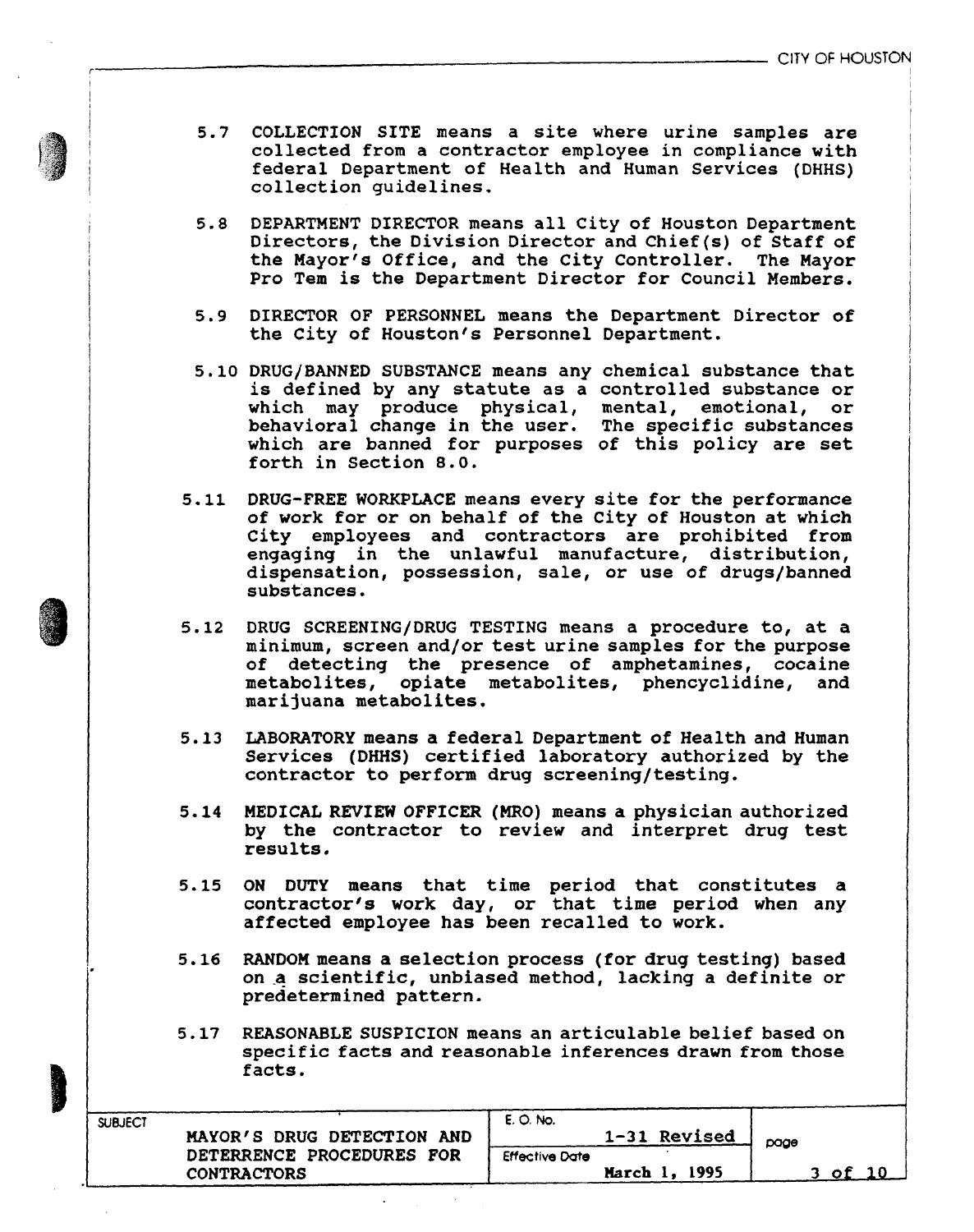*m* 5.18 SAFETY IMPACT POSITION means a contractor's employment position involving job duties that if performed with inattentiveness, errors in judgment, or diminished coordination, dexterity, or composure may result in mistakes that could present a real and/or imminent threat to the personal health or safety of the employee, coworkers, and/or the public.

#### 6.0 RESPONSIBILITIES

- 6.1 All contractors are responsible for reviewing and complying with the Mayor's Amended Policy on Drug Detection and Deterrence (Mayor's Policy) and the Mayor's Drug Detection and Deterrence Procedures for Contractors (Executive Order), developing and implementing a written drug-free workplace policy, and providing a copy of their drug-free workplace policy to the contracting department's Contract Compliance Officer for Drug Testing (CCODT) as designated by the contracting department in the Request for Proposal.
- 6.2 All contractors are required to complete and submit a Drug Policy Compliance Agreement and, if applicable, a Contractor's Certification of No Safety Impact Positions In Performance of a City Contract to the contracting department's CCODT before a City contract is awarded. Examples of each are attached to this Executive Order as Attachments A and C.
- 6.3 All contractors are required to designate in writing all safety impact positions, if any, within the company to be utilized in performing a City contract. A contractor designating safety impact positions pursuant to this Executive Order shall:
	- a. obtain a facility to collect urine samples consistent with federal Department of Health and Human Services (DHHS) guidelines,
	- b. obtain a DHHS certified laboratory to perform drug tests,
	- c. monitor and keep records of drug tests given and their results,
	- d. supply reports and documentation of drug tests given and/or results of such testing as requested by the City of Houston, and
	- e. submit semi-annual and final Drug Policy Compliance Declarations to the contracting department's CCODT.

| <b>SUBJECT</b>                                          | E. O. No.                             |      |
|---------------------------------------------------------|---------------------------------------|------|
| MAYOR'S DRUG DETECTION AND<br>DETERRENCE PROCEDURES FOR | 1-31 Revised<br><b>Effective Date</b> | page |
| <b>CONTRACTORS</b>                                      | March 1, 1995                         |      |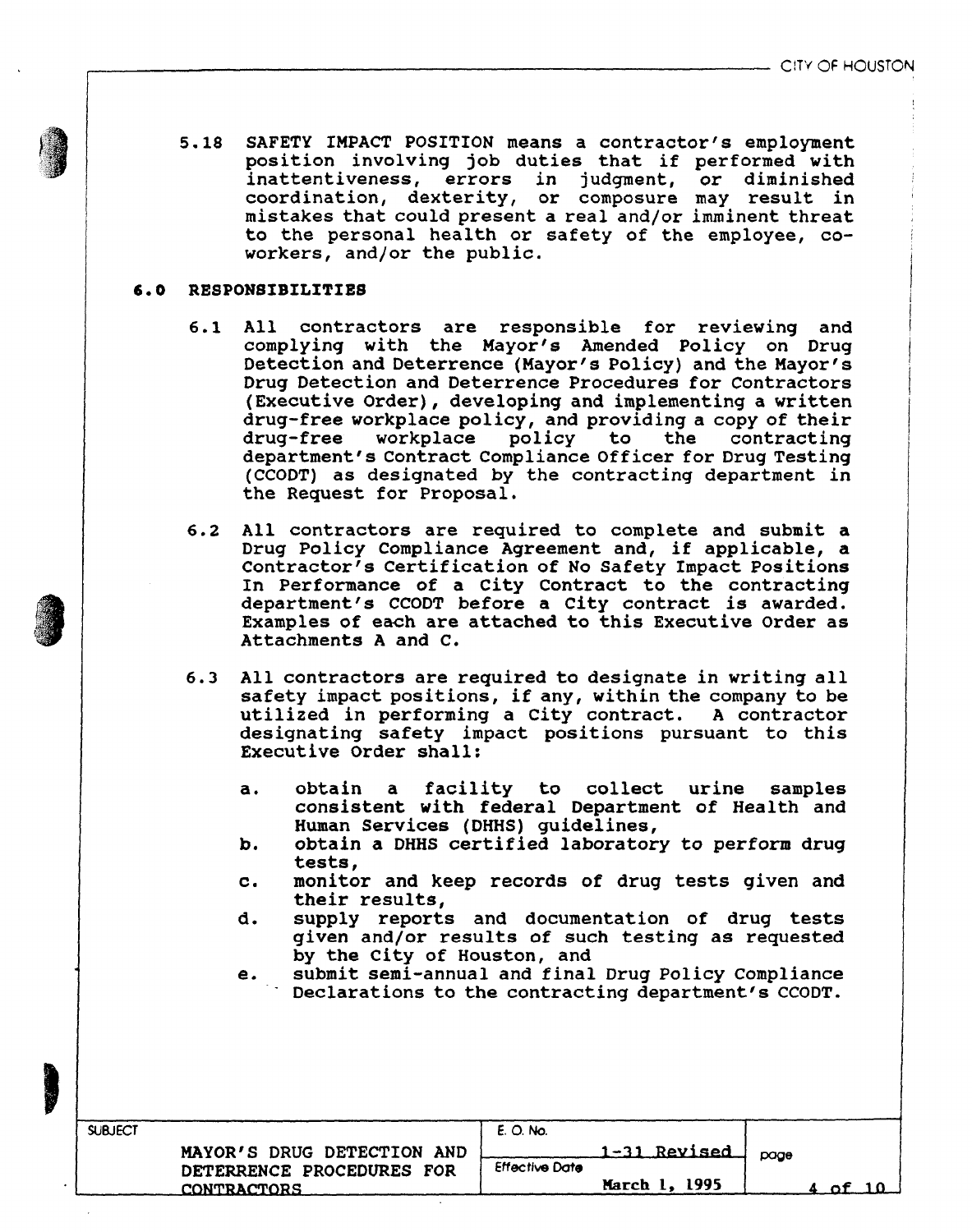- 6.4 If no safety impact positions have been certified pursuant to this Executive Order, the contractor has a continuing obligation after the initial certification to notify the Director of the City's Personnel Department if this situation changes and safety impact positions are established in the company to be utilized in performing City contracts, and to establish and implement additional drug testing procedures for random testing in compliance with this Executive Order.
- 6.5 All contractor employees are responsible for reviewing and complying with this Executive Order and the contractor's own policies and procedures for drug testing.
- 6.6 Each Department Director is responsible for appointing a CCODT and giving written notice to each contractor of the appointment. The CCODT may be someone other than the department's contract administrator. The CCODT shall receive the contractor's required Drug Policy Compliance Agreement, Drug Compliance Declaration and/or Contractor's Certification Of No Safety Impact Positions In Performance Of A City Contract (form). The CCODT shall forward these agreements, declarations and/or certifications to the Director of Personnel with a report of the contractor's drug testing activity.
- 6.7 The Director of Personnel is responsible for maintaining all Drug Policy Compliance Agreements, Drug Compliance Declarations, and Contractor's Certification Of No Safety Impact Positions In Performance Of A City Contract forms received from each department's CCODT. The Director of Personnel shall develop the reporting format to be used by the CCODT for the contractor drug testing activity. Additionally, the Director of Personnel shall periodically prepare a report reflecting citywide contractor drug testing activity.

#### **7.0 BASIS FOR TESTING**

- 7.1 Contractor drug requirements for drug testing under the following circumstances: procedures will stipulate the
	- 7.1.1 **Random** All contractor employees who perform job duties that are defined as safety impact positions shall be subject to random drug testing. All employees in positions defined as safety impact positions shall be eligible for each random selection. The contractor shall randomly drug test a number equal to at least 25% of the employees in safety impact positions annually. Drug testing shall be

| DETERRENCE PROCEDURES FOR                   |               | page |             |  |
|---------------------------------------------|---------------|------|-------------|--|
| <b>Effective Date</b><br><b>CONTRACTORS</b> | March 1, 1995 |      | $5$ of $10$ |  |

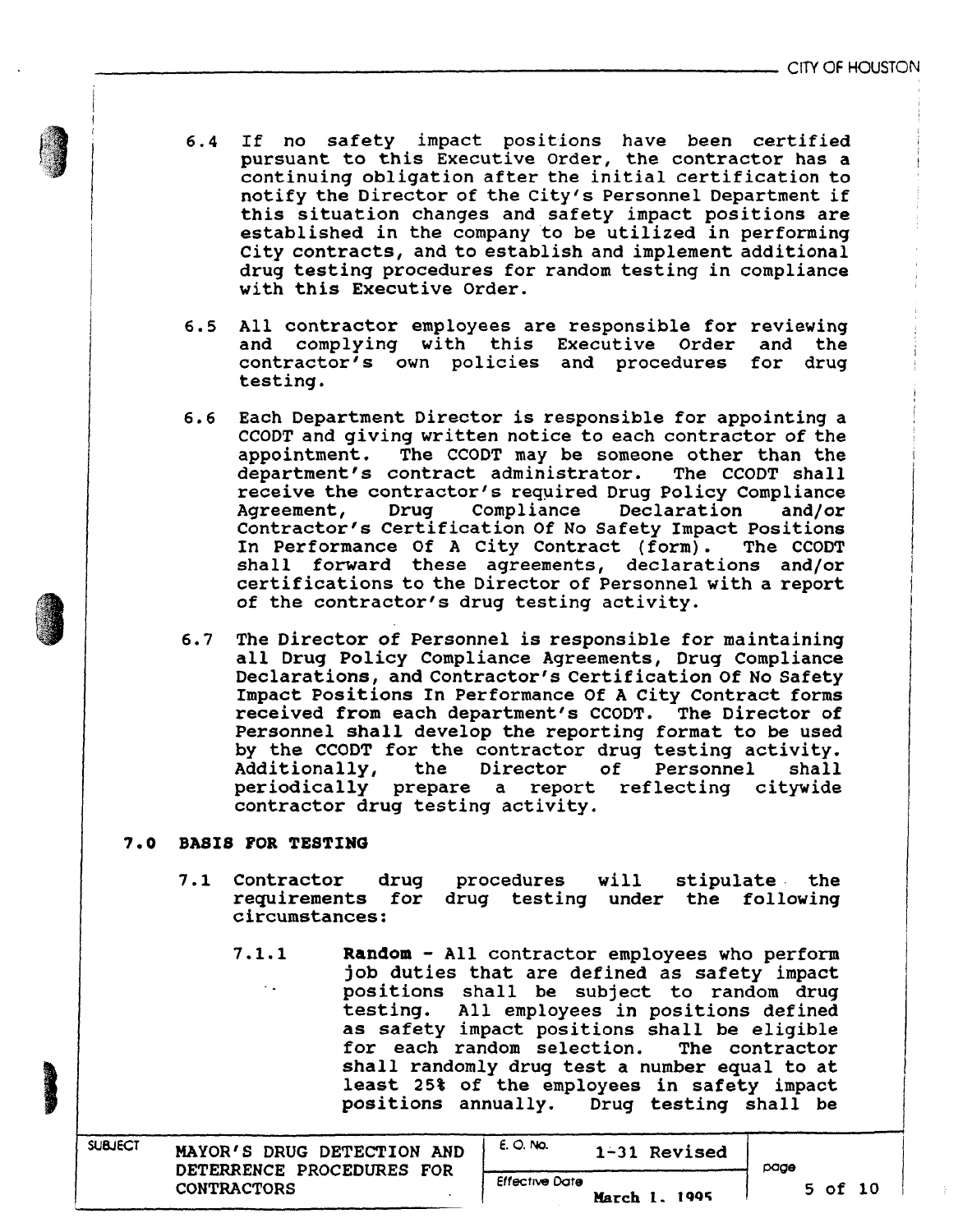evenly distributed over the term of the contract or the year, whichever is shorter.

Contractors may enter into multi-contractor or multi-contract pooling arrangements, subject to the approval of the director (or designee) of the department involved, as long as those arrangements comply with the requirements of these procedures.

- 7.1.2 **Reasonable suspicion** Contractors shall drug test employees when reasonable suspicion to test exists. "Reasonable suspicion" means an articulable belief based on specific facts and reasonable inferences drawn from those facts that an employee is under the influence of illegal drugs/banned substances. Specific designated acts or conduct can create a reasonable suspicion or trigger a request for a drug screen. Circumstances which can constitute a basis for determining reasonable suspicion may include, but are not limited to:
	- a. abnormal or erratic behavior on the part of the employee;
	- b. information provided by a reliable and credible source;
	- c. direct observation of drug use; or
	- d. presence of the physical symptoms of drug use (i.e., glassy or bloodshot eyes, slurred speech, poor coordination or reflexes).

Employees reasonably suspected to be under the influence of drugs shall be prevented from engaging in further work of any sort for the City and will give the contractor cause to subject them to immediate drug testing in accordance with the procedures set forth in this Executive Order.

The City will cooperate in all aspects of supplying statements that might provide a basis for reasonable suspicion.

7.1.3 **Post accident** - The contractor drug policy shall mandate drug testing if an employee has been involved in a work related accident on **a** City contract that involves an injury to himself or to another or causes property damage.

Effective Oate

E. O. No. **1-31 Revised**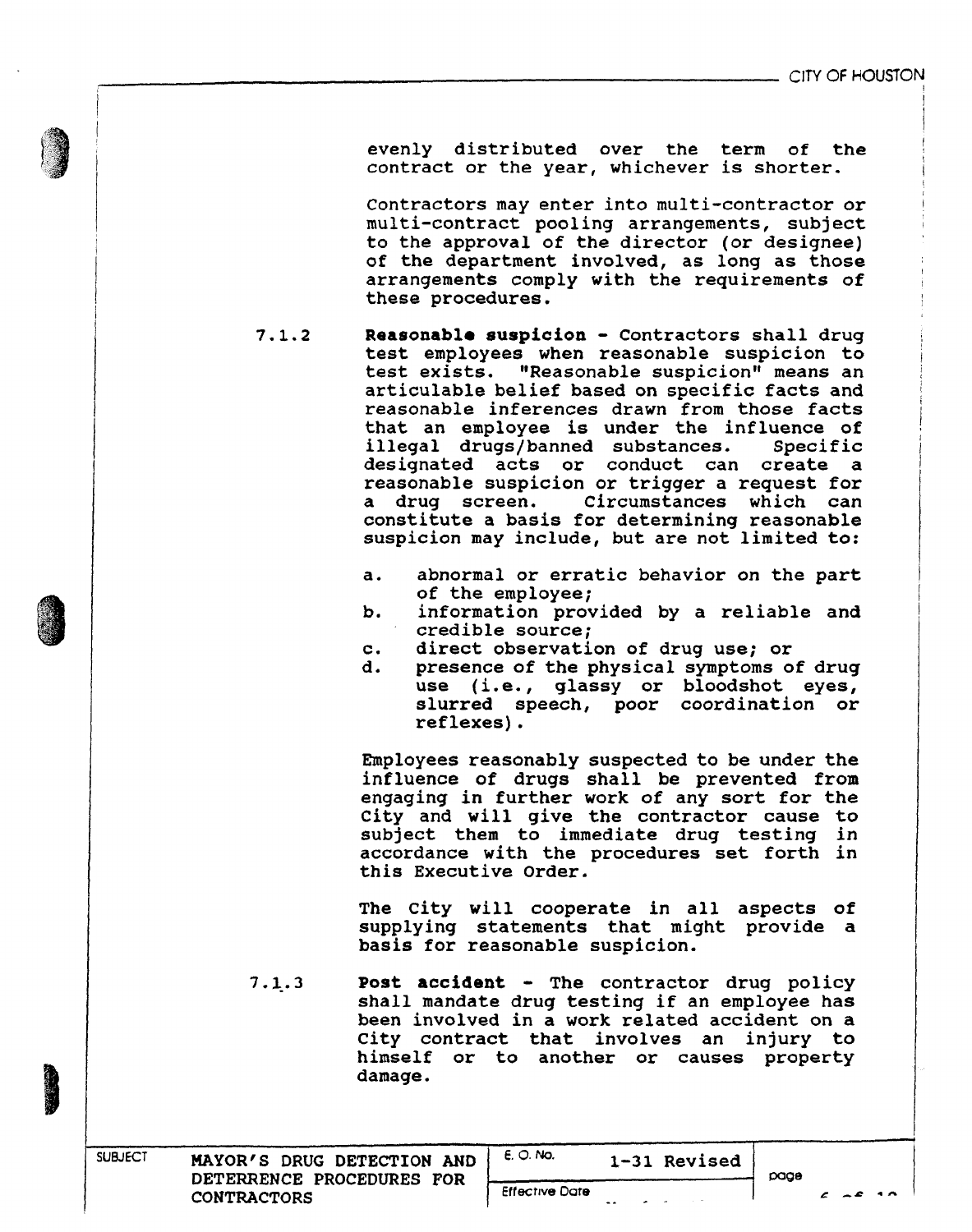- 7.1.4 A contractor's drug policy is not limited to the drug testing criteria in these procedures and may be more stringent.
- 7.1.5 Contractors may be subject to other drug testing related requirements as specified in their contract with the City of Houston.

#### **8.0 DRUG TESTING PROCEDURES**

- 8.1 Contractors shall develop and follow their own drug testing procedures, if required to do so.
- 8.2 When drug screening of employees is required or authorized under the contractor policy or procedures, a urinalysis test shall be given to detect the presence of amphetamines, cocaine metabolites, opiate metabolites, phencyclidine, and for marijuana metabolites.
	- 8.2.1 Any drug screen under the provisions of this Executive Order shall include a urinalysis test to detect the presence of the following drug groups:

|                                                         | <b>DRUG GROUP</b> |                                                                          | <b>INITIAL</b><br>EMIT SCREEN<br>(ng/ml) | CONFIRMATORY<br>GC/MS TEST | (ng/ml)    |
|---------------------------------------------------------|-------------------|--------------------------------------------------------------------------|------------------------------------------|----------------------------|------------|
| a.                                                      | Amphetamines      |                                                                          | 1000                                     |                            |            |
|                                                         |                   | Amphetamine<br>Methamphetamine                                           |                                          |                            | 500<br>500 |
| b.                                                      |                   | Cocaine Metabolites                                                      | 300                                      |                            | 150*       |
| c.                                                      |                   | Opiate Metabolites                                                       | 300                                      |                            |            |
|                                                         |                   | Morphine<br>Codeine                                                      |                                          |                            | 300<br>300 |
| d.                                                      | Phencyclidine     |                                                                          | 25                                       |                            | 25         |
| е.                                                      |                   | Marijuana Metabolites                                                    | 100                                      |                            | $15**$     |
| ٠.                                                      | $\star$<br>**     | Benzoylecgonine<br>Delta 9 tetrahydrocannabinol - 9 -<br>carboxylic acid |                                          |                            |            |
|                                                         |                   | E. O. No.                                                                | 1-31 Revised                             |                            |            |
| MAYOR'S DRUG DETECTION AND<br>DETERRENCE PROCEDURES FOR |                   | <b>Effective Date</b>                                                    |                                          | page                       |            |



**SUBJECT**

CONTRACTORS

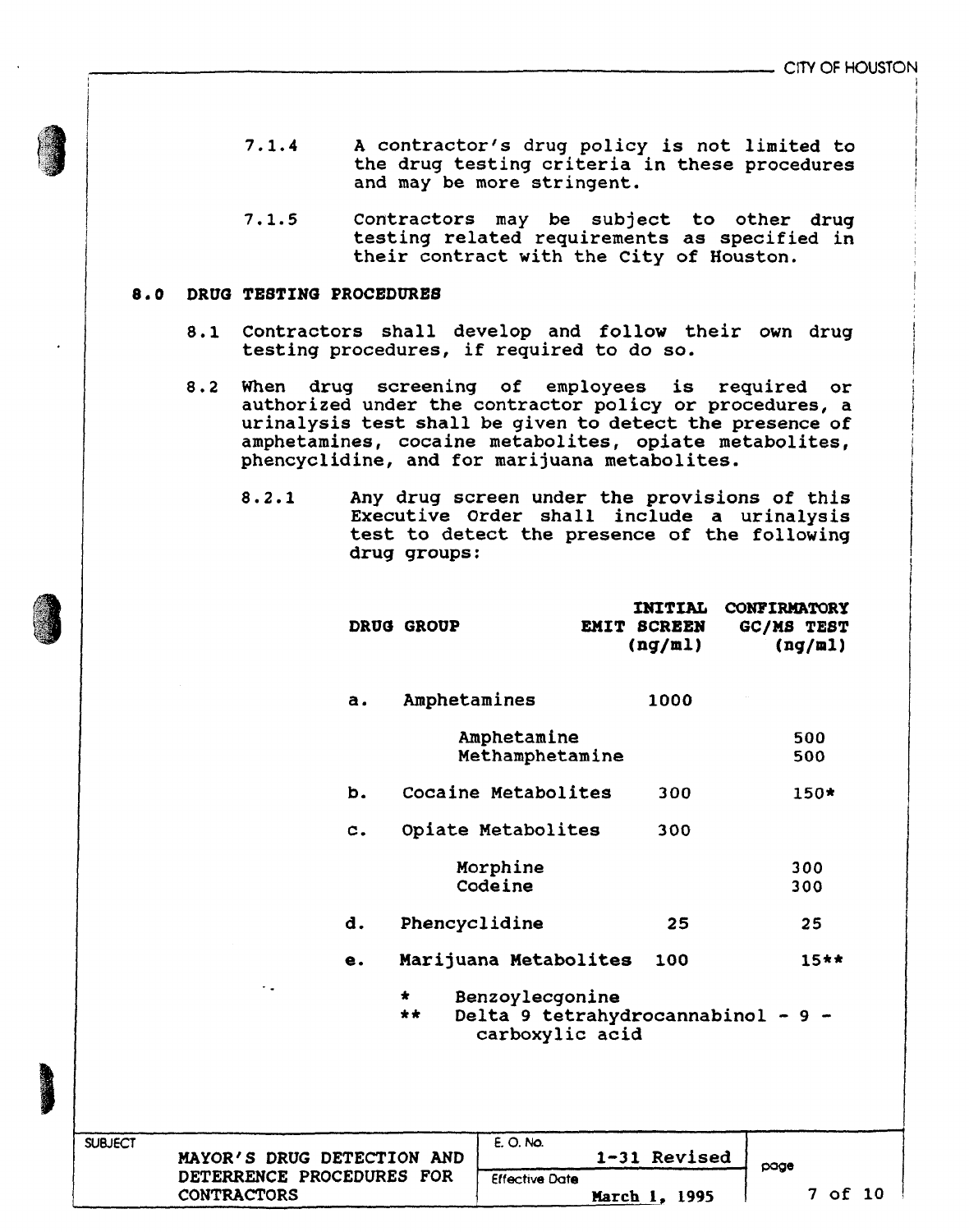- 8.2.2 An initial screening shall use the enzyme immunoassay techniques (EMIT) test and a confirmatory test shall use the gas chromatography/mass spectrometry (GC/MS) test. Both tests must be performed and confirmed positive by a Medical Review Officer before any notice of a positive test result will be provided to the employee.
- 8.2.3 At a minimum, contractors shall test for the drugs/banned substances specified herein. The cutoff levels may be lower for the banned substances listed herein, but shall not be higher than the levels in this Executive Order.
- 8.3 Upon observing conduct that would give rise to a reasonable suspicion, a City supervisor shall communicate with the contractor contact person to inform that person of the factors constituting such reasonable suspicion.
- 8.4 As appropriate, if drug use is suspected by a contractor's employee, the City has the authority to temporarily remove a contractor's employee off a job or require the contractor's employee to leave a City worksite if it is in the best interest of the City to do so. In such an instance, the Department Director or designee of the department holding the contract shall authorize the removal.
- 8.5 All contractors shall adhere to this Executive Order.
	- 8.5.1 Contractors who have safety impact positions pursuant to this Executive Order shall file a completed Drug Policy Compliance Declaration on a semi-annual basis as stipulated in the Drug Policy Compliance Agreement with the contracting department's CCODT on or before 30 days following the expiration of 6 months of performance under the contract or the completion of the contract if less than 6 months. An example of the Drug Policy Compliance Declaration is attached to this Executive Order (Attachment B) .

- 8.5.2 Contractors may substitute Department of Transportation compliance that requires drug testing standards equal to or exceeding this Executive Order on a format approved by the Director of Personnel.

| 1-31 Revised<br>MAYOR'S DRUG DETECTION AND<br>page    |  |
|-------------------------------------------------------|--|
| <b>Effective Date</b><br>DETERRENCE PROCEDURES FOR    |  |
| March 1, 1995<br><b>CONTRACTORS</b><br>$\mathsf{A}$ f |  |



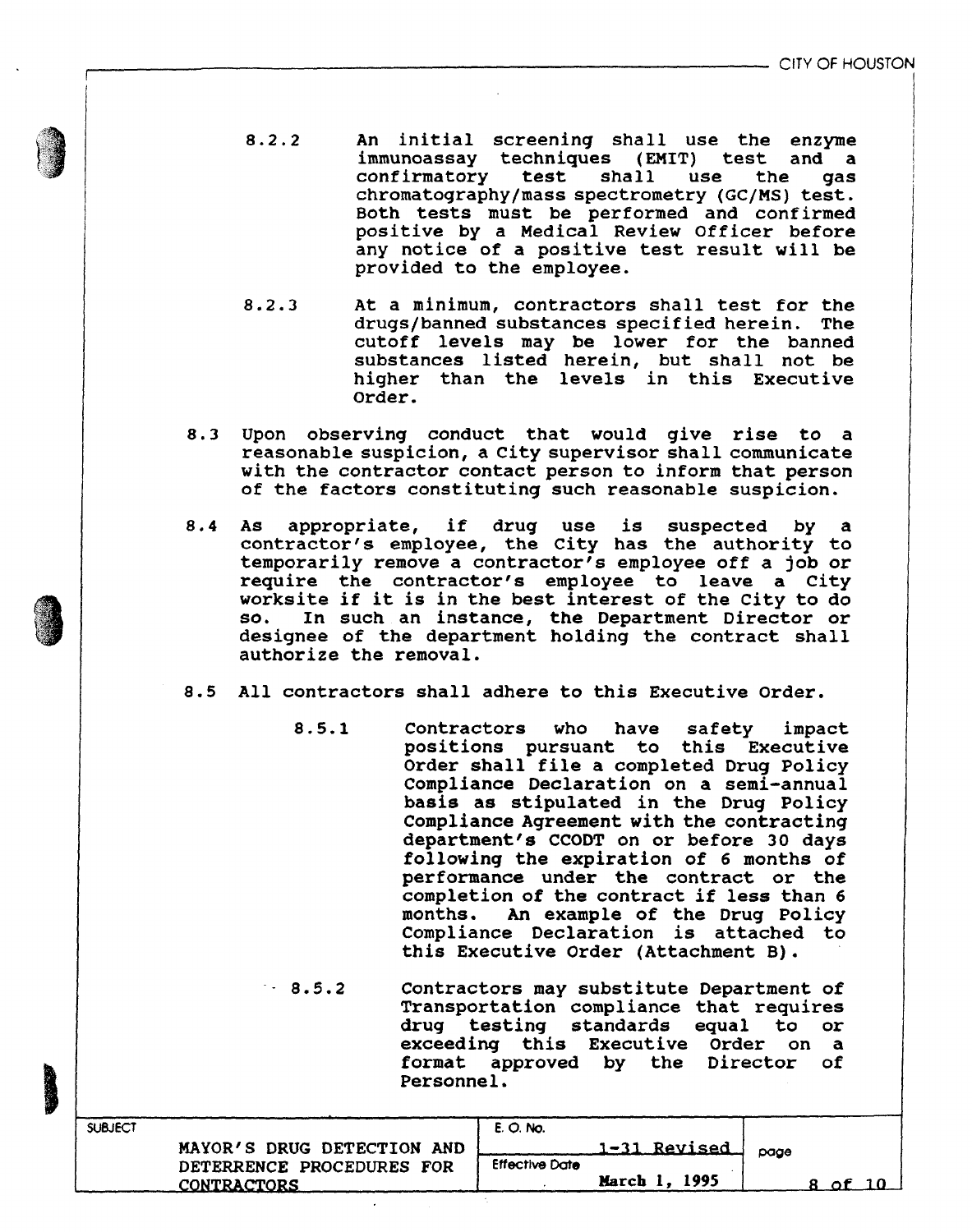#### **9.0 POSSESSION OF DRUGS; CONSEQUENCE OF POSSESSION**

- 9.1 Contractor employees are prohibited from possessing, using, distributing, dispensing, manufacturing, selling or having in their possession or control any drug/banned substance while on duty on City premises, or while acting in the course and scope of their contract at any geographic location.
- 9.2 Possession or control can include an employee's person or personal property if on City premises, a contractor's motor vehicle/equipment under the employee's control, or property provided by the contractor under an employee's control including, but not limited to tool boxes, but not limited to tool boxes, lockers, desks, and files.
- 9.3 An employee who is determined to have violated this provision shall be treated in accordance with Section 10.1.

#### **10.0 CONSEQUENCE OF POSITIVE TEST RESULT**

10.1 **A** contractor employee who has a confirmed positive test result pursuant to a drug test required by these procedures shall be permanently removed from any contract City worksite.

#### **11.0 CONSEQUENCE OF REFUSAL TO CONSENT TO A DRUG TEST**

- 11.1 Any contractor employee who refuses to consent to a drug test after notification of the consequences of refusal shall be permanently removed from any contract City worksite.
- 11.2 Any contractor employee who consents to a drug test but fails to appear timely at the collection site or who fails to give their urine sample after reasonable opportunity to do so, will be considered as having refused to consent to a drug test and treated in accordance with Section 11.1.

#### **12.0 CONSEQUENCE OF FAILURE TO COMPLY WITH THIS EXECUTIVE ORDER**

12.1 Any contractor who fails to comply with this Executive Order, to complete, execute and submit the Drug Policy Compliance Agreement and, if applicable, the Contractor's Certification of No Safety Impact Positions In Performance of a City Contract, the semi-annual Drug Policy Compliance Declaration or any requested drug testing records timely if required to do so by this policy, shall be considered in breach of contract and may be subject to having the contract with the City of Houston terminated.

| <b>SUBJECT</b> | MAYOR'S DRUG DETECTION AND<br>DETERRENCE PROCEDURES FOR | E. O. No.             | 1-31 Revised  | oaae |         |  |
|----------------|---------------------------------------------------------|-----------------------|---------------|------|---------|--|
|                | <b>CONTRACTORS</b>                                      | <b>Effective Date</b> | 1005<br>March |      | 9 of 10 |  |

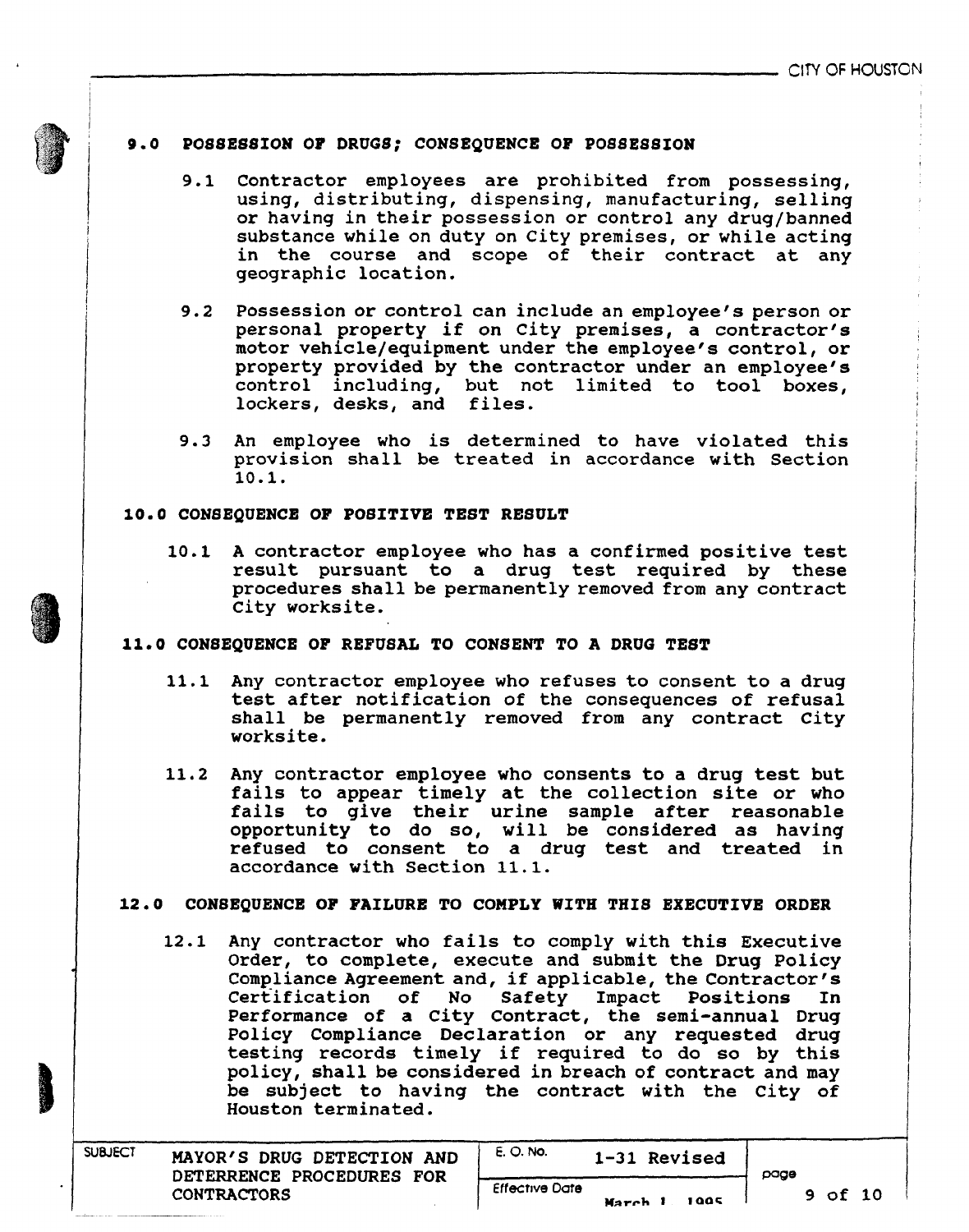12.2 Any contractor who falsifies any test records, reports or declarations required by this Executive Order shall be considered in breach of contract and the City of Houston contract will be terminated.

### **13.0 COMPLIANCE WITH LAWS**

Contractors shall comply with all applicable laws regarding drug testing of employees. In the event of a conflict between these procedures and an applicable drug testing law, the applicable law shall prevail.



| <b>SUBJECT</b><br>MAYOR'S DRUG DETECTION AND | E. O. No.<br>1-31 Revised | page                    |
|----------------------------------------------|---------------------------|-------------------------|
| DETERRENCE PROCEDURES FOR                    | <b>Effective Date</b>     |                         |
| <b>CONTRACTORS</b>                           | March 1, 1995             | $10 \, \text{of} \, 10$ |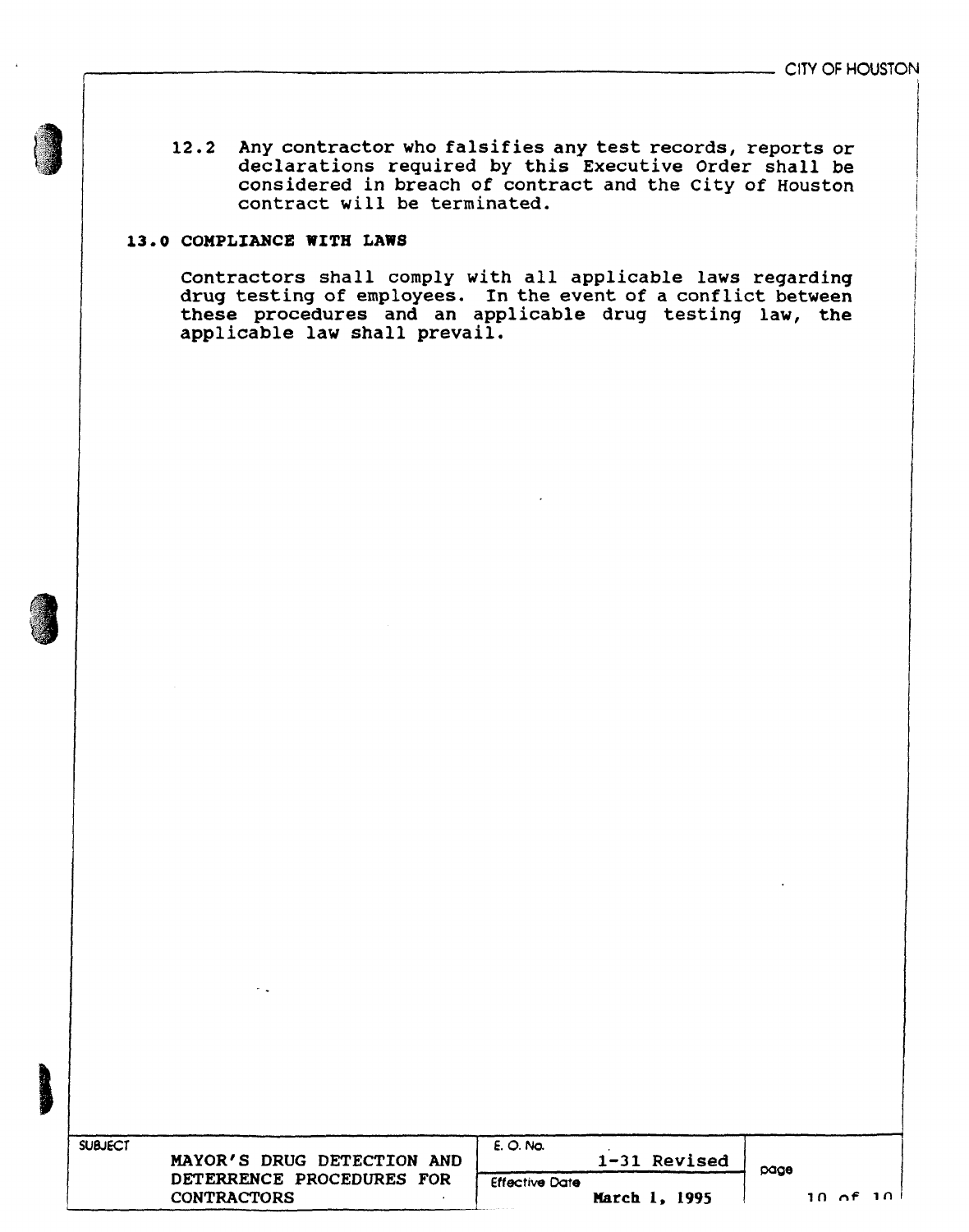

 $\mathcal{A}$ 

J

| 1.0 | <b>PURPOSE</b>                                                                                               | 1                                         |
|-----|--------------------------------------------------------------------------------------------------------------|-------------------------------------------|
| 2.0 | <b>OBJECTIVES</b>                                                                                            | $\mathbf{1}$                              |
| 3.0 | <b>POLICY</b>                                                                                                | 1                                         |
| 4.0 | <b>SCOPE</b>                                                                                                 | $\mathbf{z}$                              |
| 5.0 | <b>DEFINITIONS</b><br>$\cdot$ $\cdot$ $\cdot$ $\cdot$ $\cdot$<br><b>ACCIDENT</b><br>5.1                      | $\overline{2}$<br>$\overline{c}$          |
|     | 5.2<br>CONTRACT                                                                                              | $\overline{c}$                            |
|     | 5.3<br><b>CONTRACTOR</b>                                                                                     | $\overline{c}$                            |
|     | CONTRACT COMPLIANCE OFFICER FOR DRUG TESTING<br>5.4                                                          | $\overline{c}$                            |
|     | 5.5<br>CONTRACTOR CONTACT PERSON                                                                             | $\overline{c}$                            |
|     | 5.6<br>CITY PREMISES.<br>5.7<br>COLLECTION SITE.                                                             | $\overline{c}$<br>$\overline{\mathbf{3}}$ |
|     | 5.8<br>DEPARTMENT DIRECTOR.                                                                                  | $\overline{\mathbf{3}}$                   |
|     | 5.9<br>DIRECTOR OF PERSONNEL.                                                                                | $\overline{\mathbf{3}}$                   |
|     | 5.11 DRUG-FREE WORKPLACE.                                                                                    | $\overline{\mathbf{3}}$                   |
|     | 5.12 DRUG SCREENING/DRUG TESTING                                                                             | $\overline{\mathbf{3}}$                   |
|     | 5.13 LABORATORY                                                                                              | $\overline{\mathbf{3}}$                   |
|     | 5.14 MEDICAL REVIEW OFFICER (MRO)                                                                            | $\overline{\mathbf{3}}$                   |
|     | 5.15 ON DUTY<br>5.16 RANDOM<br>.                                                                             | $\overline{\mathbf{3}}$<br>3              |
|     | 5.17 REASONABLE SUSPICION.                                                                                   | $\overline{\mathbf{3}}$                   |
|     | 5.18 SAFETY IMPACT POSITION $\cdot \cdot \cdot \cdot \cdot \cdot \cdot \cdot \cdot \cdot$                    | $\overline{\mathbf{4}}$                   |
|     |                                                                                                              |                                           |
| 6.0 | RESPONSIBILITIES.                                                                                            | $\boldsymbol{4}$                          |
| 7.0 | <b>BASIS FOR TESTING</b>                                                                                     | 5                                         |
| 8.0 | DRUG TESTING PROCEDURES                                                                                      | $\overline{\mathbf{7}}$                   |
| 9.0 | POSSESSION OF DRUGS; CONSEQUENCE OF POSSESSION                                                               | $\mathbf{9}$                              |
|     | 10.0 CONSEQUENCE OF POSITIVE TEST RESULT                                                                     | 9                                         |
|     | 11.0 CONSEQUENCE OF REFUSAL TO CONSENT TO A DRUG TEST 9                                                      |                                           |
|     | 12.0 CONSEQUENCE OF FAILURE TO COMPLY WITH THIS EXECUTIVE ORDER 9                                            |                                           |
|     | 13.0 COMPLIANCE WITH LAWS 10                                                                                 |                                           |
|     | ATTACHMENT - DRUG POLICY COMPLIANCE AGREEMENT A                                                              |                                           |
|     | ATTACHMENT - DRUG POLICY COMPLIANCE DECLARATION B                                                            |                                           |
|     | ATTACHMENT - CONTRACTOR'S CERTIFICATION OF NO SAFETY IMPACT<br>POSITIONS IN PERFORMANCE OF A CITY CONTRACT C |                                           |

 $\sim$   $\sim$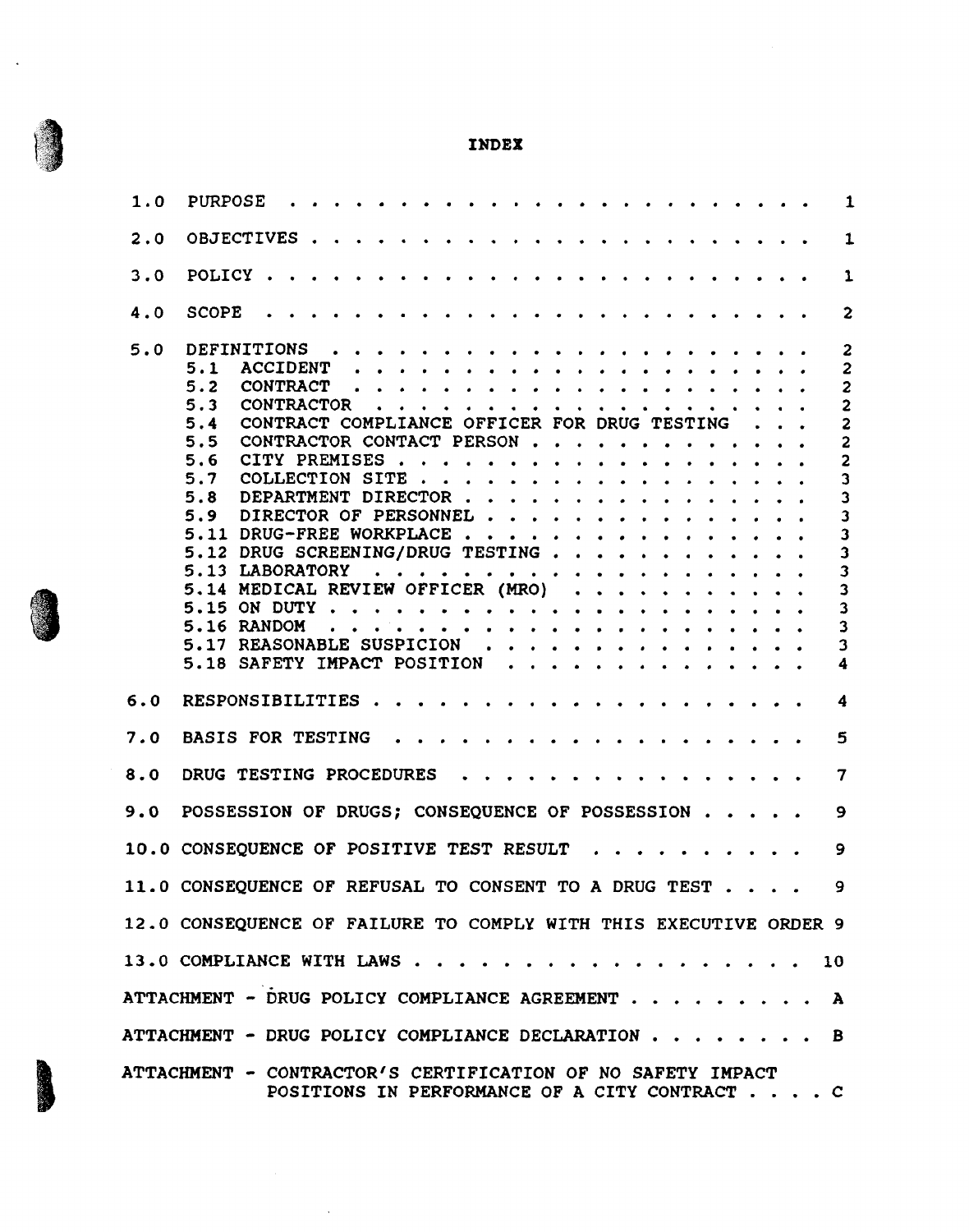# **DRUG POLICY COMPLIANCE AGREEMENT**

**(I**

(Name) (Print/Type) (Title)

I, as an owner or officer of

(Contractor)

(Name of Company)

have authority to bind Contractor with respect to its bid, offer or performance of any and all contracts it may enter into with the City of Houston; and that by making this Agreement, I affirm that the Contractor is aware of and by the time the contract is awarded will be bound by and agree to designate appropriate safety impact positions for company employee positions, and to comply with the following requirements before the City issues a notice to proceed:

- 1. Develop and implement a written Drug Free Workplace Policy and related drug testing procedures for the Contractor that meet the criteria and requirements established by the Mayor's Amended Policy on Drug Detection and Deterrence (Mayor's Drug Policy) and the Mayor's Drug Detection and Deterrence Procedures for Contractors (Executive Order No. 1-31).
- 2. Obtain a facility to collect urine samples consistent with federal Department of Health and Human Services (DHHS) guidelines and a DHHS certified drug testing laboratory to perform the drug tests.
- 3. Monitor and keep records of drug tests given and the results; and upon request from the City of Houston, provide confirmation of such testing and results.
- 4. Submit semi-annual Drug Policy Compliance Declarations.

I affirm on behalf of the Contractor that full compliance with the Mayor's Drug Policy and Executive Order No. 1-31 is a material condition of the contract with the City of Houston.

I further acknowledge that falsification, failure to comply with or failure to timely submit declarations and/or documentation in compliance with the Mayor's Drug Policy and/or Executive Order No. 1-31 will be considered a breach of the contract with the City and may result in nonaward or termination of the contract by the City of Houston.

Date Contractor Name

Signature

**c:\michal\du253**

 $\ddot{\phantom{0}}$  .

Title

(Attachment A)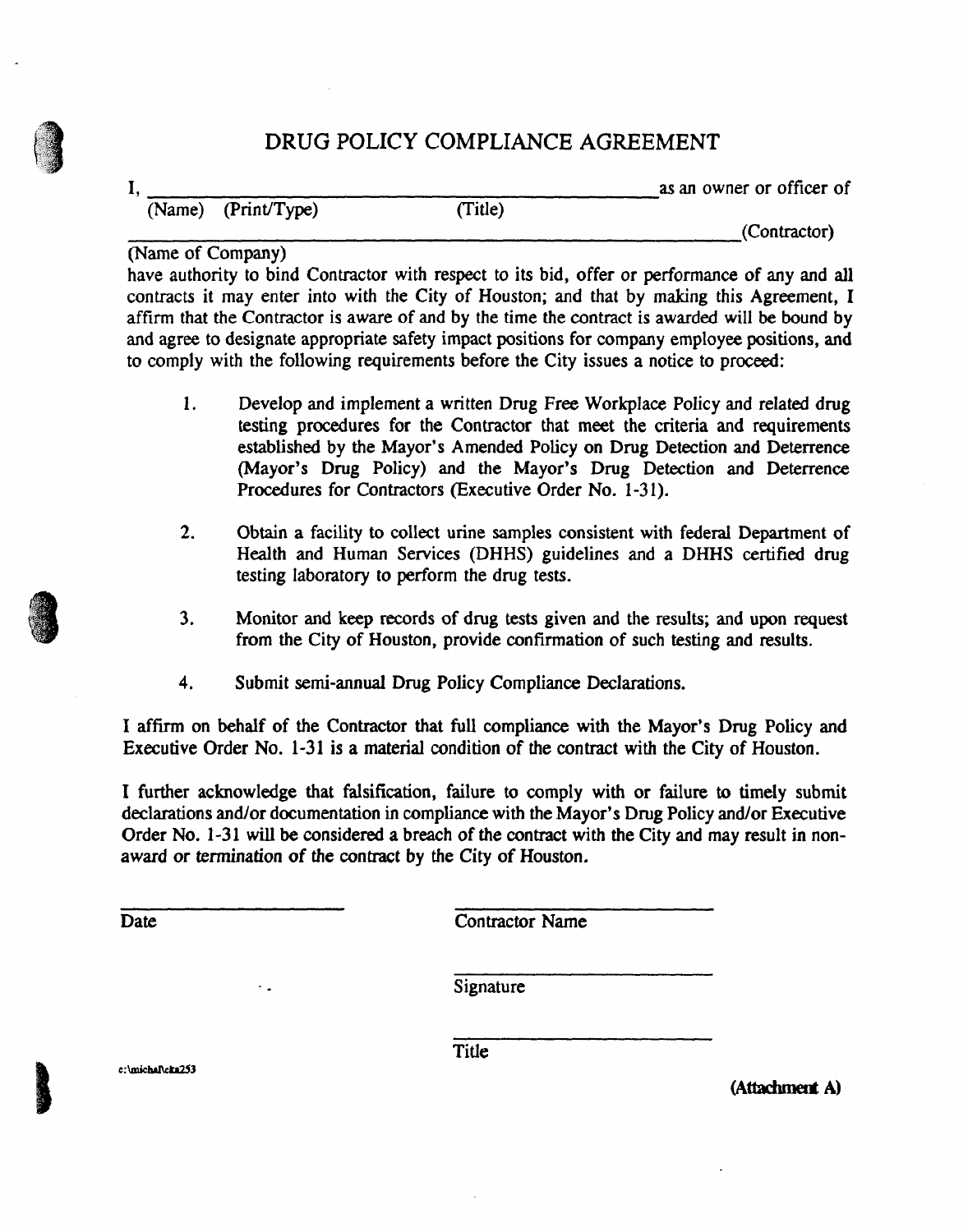# **DRUG POLICY COMPLIANCE DECLARATION**

|                 | $(Name)$ (Print/Type)                                                                                                                                                                                                           |               |                                |                         | as an owner or officer of |              |
|-----------------|---------------------------------------------------------------------------------------------------------------------------------------------------------------------------------------------------------------------------------|---------------|--------------------------------|-------------------------|---------------------------|--------------|
|                 |                                                                                                                                                                                                                                 |               | (Title)                        |                         |                           | (Contractor) |
|                 | (Name of Company)                                                                                                                                                                                                               |               |                                |                         |                           |              |
|                 | have personal knowledge and full authority to make the following declarations:                                                                                                                                                  |               |                                |                         |                           |              |
|                 | This reporting period covers the preceding six months from __________ to _________, 19 ______.                                                                                                                                  |               |                                |                         |                           |              |
| <b>Initials</b> | A written Drug Free Workplace Policy has been implemented and employees notified. The policy meets the<br>criteria established by the Mayor's Amended Policy on Drug Detection and Deterrence (Mayor's Policy).                 |               |                                |                         |                           |              |
| Initials        | Written drug testing procedures have been implemented in conformity with the Mayor's Drug Detection and<br>Deterrence Procedures for Contractors, Executive Order No. 1-31. Employees have been notified of such<br>procedures. |               |                                |                         |                           |              |
| <b>Initials</b> | Collection/testing has been conducted in compliance with federal Department of Health and Human Services<br>(DHHS) guidelines.                                                                                                  |               |                                |                         |                           |              |
|                 | Appropriate safety impact positions have been designated for employee positions performing on the<br>Initials City of Houston contract. The number of employees in safety impact positions during this reporting period is      |               |                                |                         |                           |              |
| Initials        | From $\frac{1}{(start date)}$ to $\frac{1}{(end date)}$ the following testing has occurred:                                                                                                                                     | <b>Random</b> | Reasonable<br><b>Suspicion</b> | Post<br><b>Accident</b> | <u>Total</u>              |              |
|                 | Number Employees Tested                                                                                                                                                                                                         |               |                                |                         |                           |              |
|                 | Number Employees Positive                                                                                                                                                                                                       |               |                                |                         |                           |              |
|                 | Percent Employees Positive                                                                                                                                                                                                      |               |                                |                         |                           |              |
| <b>Initials</b> | Any employee who tested positive was immediately removed from the City worksite consistent with the<br>Mayor's Policy and Executive Order No. 1-31.                                                                             |               |                                |                         |                           |              |
|                 | I affirm that falsification or failure to submit this declaration timely in accordance with established guidelines<br>Initials will be considered a breach of contract.                                                         |               |                                |                         |                           |              |
|                 | I declare under penalty of perjury that the affirmations made herein and all information contained in this<br>declaration are within my personal knowledge and are true and correct.                                            |               |                                |                         |                           |              |
| Date            |                                                                                                                                                                                                                                 |               | <b>Contractor Name</b>         |                         |                           |              |
|                 |                                                                                                                                                                                                                                 |               | Signature                      |                         |                           |              |

**Title**

 $\sim$ 

 $\bar{\bar{z}}$ 

c:\michal\cka253a **•** (Attachment B)